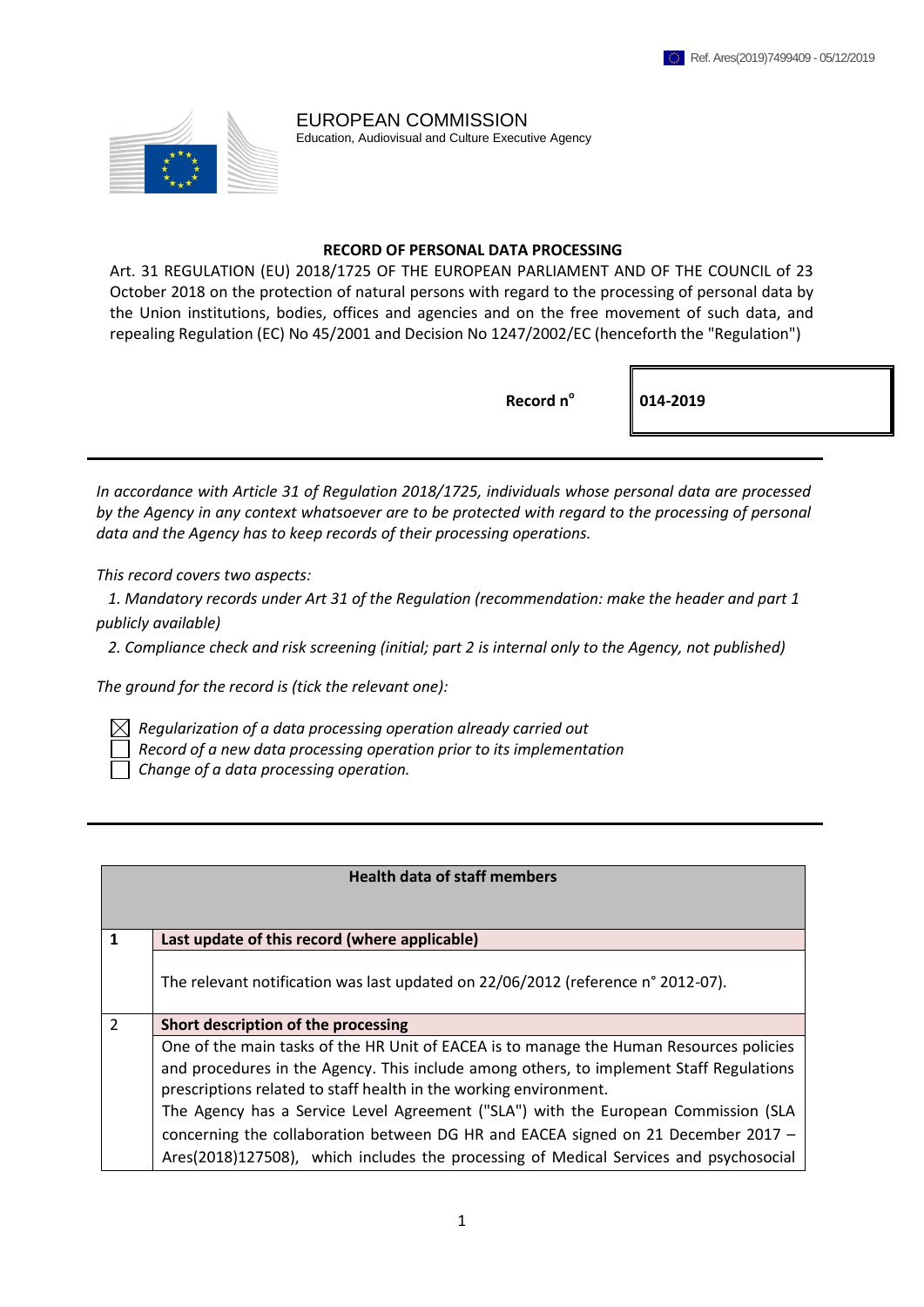|                | interventions.                                                                                                                                                                |
|----------------|-------------------------------------------------------------------------------------------------------------------------------------------------------------------------------|
|                |                                                                                                                                                                               |
|                | No medical data in the strict sense are dealt with or kept by the Agency. The Agency only                                                                                     |
|                | processes administrative and financial documents relating to the health of the staff.                                                                                         |
|                | Part 1 - Article 31 Record                                                                                                                                                    |
|                |                                                                                                                                                                               |
| 3              | <b>Name of the Controller</b>                                                                                                                                                 |
|                | Unit(s) and/or function of person acting on behalf of the Controller                                                                                                          |
|                |                                                                                                                                                                               |
|                | Controller: Education, Audiovisual and Culture Executive Agency<br>Unit R1 (Human Resources, Administration, Communication)                                                   |
|                | EACEA-HR@ec.europa.eu                                                                                                                                                         |
|                |                                                                                                                                                                               |
| 4              | <b>Contact details of the Data Protection Officer (DPO)</b>                                                                                                                   |
|                | EACEA-data-protection@ec.europa.eu                                                                                                                                            |
| 5              | Name and contact details of joint controller                                                                                                                                  |
|                | (where applicable)                                                                                                                                                            |
|                |                                                                                                                                                                               |
|                | N/A                                                                                                                                                                           |
| 6              | Name and contact details of processor                                                                                                                                         |
|                | (where applicable)                                                                                                                                                            |
|                | <b>European Commission</b>                                                                                                                                                    |
|                | DG HR (Commission Medical Service)<br>$\bullet$                                                                                                                               |
|                | HR-BXL-CERTIFICATS-MEDICAUX@ec.europa.eu                                                                                                                                      |
|                | HR-BXL-CONGES SPECIAUX-MED@ec.europa.eu                                                                                                                                       |
| $\overline{7}$ | Purpose of the processing                                                                                                                                                     |
|                | The purpose of the processing of data relating to health at the Agency is to determine the                                                                                    |
|                | physical fitness for employment, the entitlement to guaranteed benefits in relation to                                                                                        |
|                | sickness, invalidity or death, or protecting the health of staff members. One of the main                                                                                     |
|                | tasks of HR Unit is to manage the Human Resources policies and procedures in the Agency.                                                                                      |
|                | This include among others, to implement Staff Regulations prescriptions related to staff                                                                                      |
|                | health in the working environment. In order to comply with the requirements set out by<br>the Staff Regulations the Agency is required to process certain categories of data. |
|                |                                                                                                                                                                               |
| 8              | Description of the categories of data subjects                                                                                                                                |
|                | Whose personal data are being processed?                                                                                                                                      |
|                | In case data categories differ between different categories of persons, please explain as                                                                                     |
|                | well (e.g. suspects vs. witnesses in administrative inquiries)                                                                                                                |
|                | $\boxtimes$ Agency staff (Contractual and temporary staff in active position)                                                                                                 |
|                | Visitors to the Agency                                                                                                                                                        |
|                | Contractors providing goods or services                                                                                                                                       |
|                | $\boxtimes$ Applicants, <b>candidates for recruitment short-listed for potential recruitment in the</b>                                                                       |
|                | <b>Agency</b>                                                                                                                                                                 |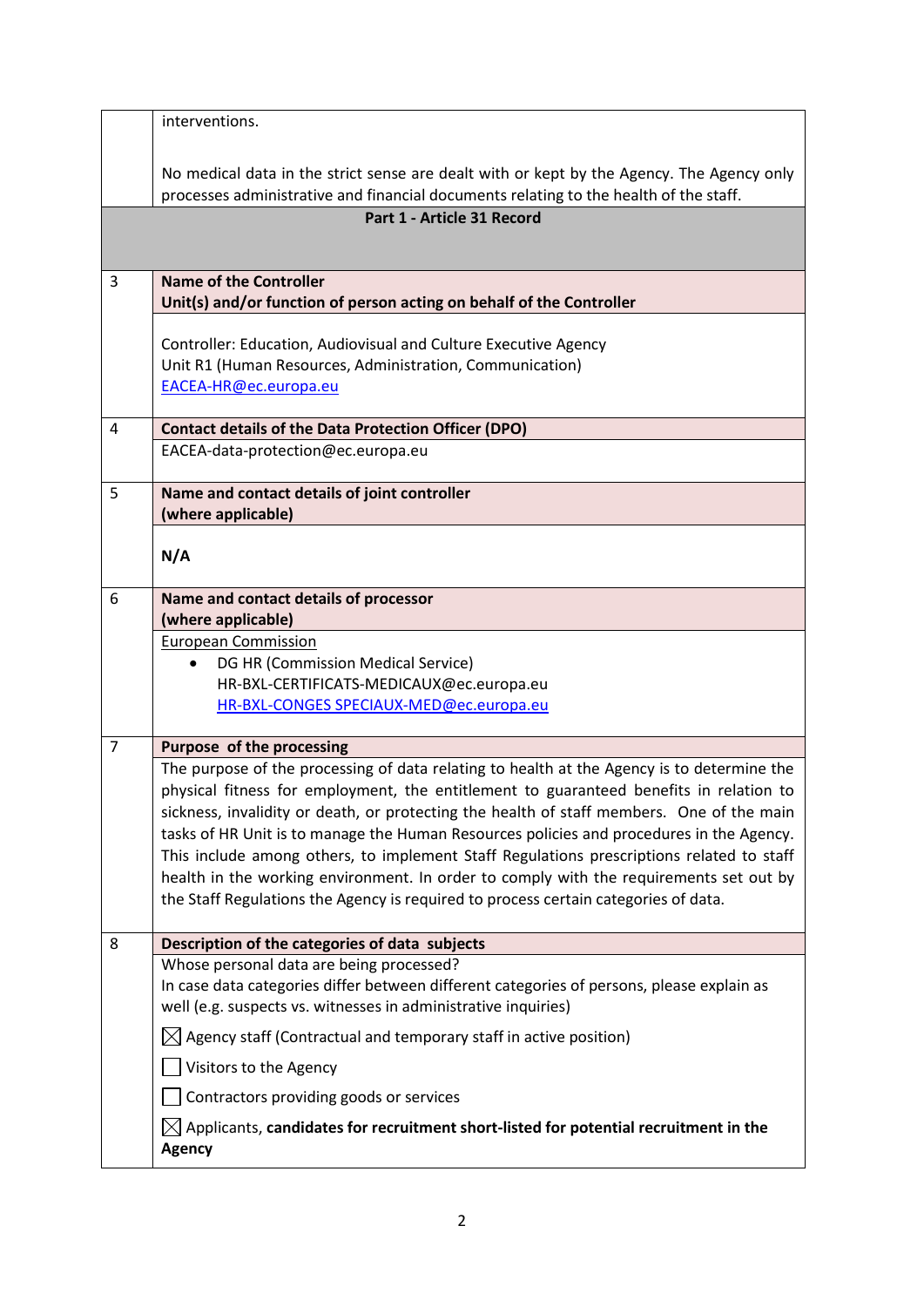|   | Relatives of the data subject                                                                                                                                                   |
|---|---------------------------------------------------------------------------------------------------------------------------------------------------------------------------------|
|   | Complainants, correspondents and enquirers                                                                                                                                      |
|   | Witnesses                                                                                                                                                                       |
|   | <b>Beneficiaries</b>                                                                                                                                                            |
|   | <b>External experts</b>                                                                                                                                                         |
|   | Contractors                                                                                                                                                                     |
|   | Other, please specify:                                                                                                                                                          |
| 9 | <b>Description of personal data categories</b>                                                                                                                                  |
|   | Indicate all the categories of personal data processed and specify which personal data<br>are being processed for each category (between brackets under/next to each category): |
|   | a) Categories of personal data:                                                                                                                                                 |
|   | in the form of personal identification numbers personnel number                                                                                                                 |
|   | concerning the physical characteristics of persons as well as the image, voice or<br>fingerprints                                                                               |
|   | concerning the data subject's private sphere                                                                                                                                    |
|   | concerning pay, allowances and bank accounts                                                                                                                                    |
|   | concerning recruitment and contracts                                                                                                                                            |
|   | concerning the data subject's family, name of family members                                                                                                                    |
|   | concerning the data subject's career                                                                                                                                            |
|   | concerning leave and absences, start and end date,<br>IX.                                                                                                                       |
|   | concerning missions and journeys                                                                                                                                                |
|   | concerning social security and pensions                                                                                                                                         |
|   | concerning expenses and medical benefits                                                                                                                                        |
|   | $\Box$ concerning telephone numbers and communications                                                                                                                          |
|   | concerning names and addresses, including home address and private email adress                                                                                                 |
|   | Other: please specify:                                                                                                                                                          |
|   | b) Categories of personal data processing likely to present specific risks:                                                                                                     |
|   | data relating to suspected offences, offences, criminal convictions or security<br>measures                                                                                     |
|   | data being used to evaluate personal aspects of the data subject (ability, efficiency,<br>conduct)                                                                              |
|   | c) Categories of personal data whose processing is prohibited, with exceptions (art. 10):                                                                                       |
|   | revealing racial or ethnic origin                                                                                                                                               |
|   | revealing political opinions                                                                                                                                                    |
|   | revealing religious or philosophical beliefs                                                                                                                                    |
|   | revealing trade-union membership                                                                                                                                                |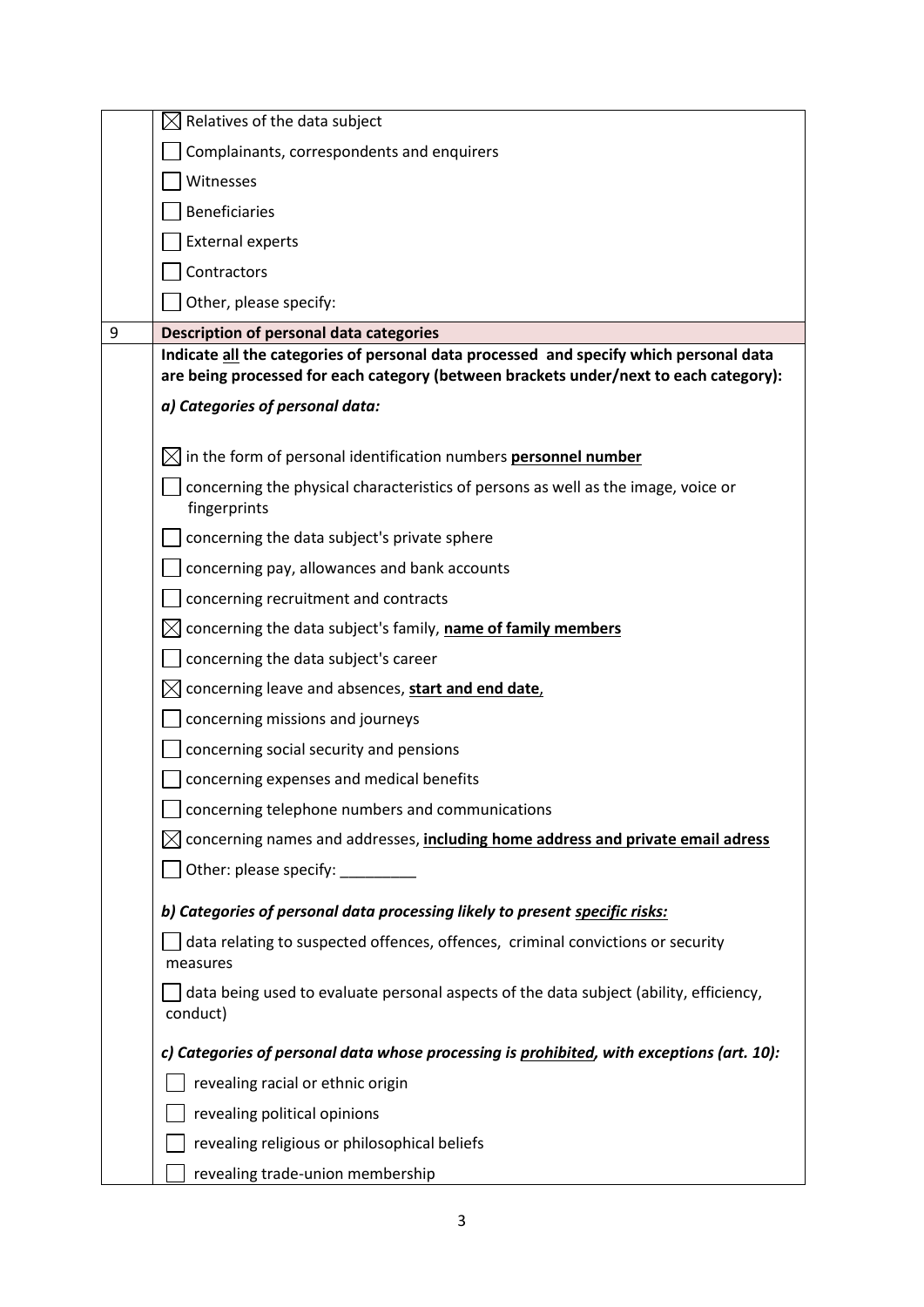|    | $\bowtie$ concerning health<br>Pre-recruitment medical examination: The Medical Service of the EC informs the Agency<br>merely of the conclusion, i.e. candidate fit or not fit to be recruited.<br>Annual medical check-up: The Agency does not process any health data whatsoever but<br>$\bullet$<br>facilitates the access of the staff members to the doctors be it of the Medical Service or<br>private doctors.<br>Data related to sick leave: The Agency is merely informed of the duration of the leave<br>$\bullet$<br>and the type of absence e.g. medical leave or medical part-time.<br>Maternity leave: The Agency is provided with the necessary certificates and<br>communicates these to the Medical Service.<br>Request for declaration of invalidity: The Agency is informed of the results of the<br>$\bullet$<br>invalidity procedure of the staff member without processing any information relating to<br>the specific medical situation.<br>Staff well-being at work: The Agency receives only instructions on how to improve the<br>$\bullet$<br>working conditions of a specific staff member without access to the medical files<br>In some cases, the data subjects submit spontaneously detailed health data to the<br>Agency which however, the Agency does not process.<br>genetic data, biometric data for the purpose of uniquely identifying a natural person<br>concerning sex life or sexual orientation<br>d) Specify any additional data or explanatory information on the data being processed, if<br>any: $\_\_$ |
|----|----------------------------------------------------------------------------------------------------------------------------------------------------------------------------------------------------------------------------------------------------------------------------------------------------------------------------------------------------------------------------------------------------------------------------------------------------------------------------------------------------------------------------------------------------------------------------------------------------------------------------------------------------------------------------------------------------------------------------------------------------------------------------------------------------------------------------------------------------------------------------------------------------------------------------------------------------------------------------------------------------------------------------------------------------------------------------------------------------------------------------------------------------------------------------------------------------------------------------------------------------------------------------------------------------------------------------------------------------------------------------------------------------------------------------------------------------------------------------------------------------------------------------------------------------------|
| 10 | Retention time (time limit for keeping the personal data)                                                                                                                                                                                                                                                                                                                                                                                                                                                                                                                                                                                                                                                                                                                                                                                                                                                                                                                                                                                                                                                                                                                                                                                                                                                                                                                                                                                                                                                                                                |
|    |                                                                                                                                                                                                                                                                                                                                                                                                                                                                                                                                                                                                                                                                                                                                                                                                                                                                                                                                                                                                                                                                                                                                                                                                                                                                                                                                                                                                                                                                                                                                                          |
|    | <b>Pre-employment certificate</b><br>The aptitude certificate (for recruited staff) received from the Medical Service is filed by<br>the HR in the staff member's personal file. The CRL prescribes a retention period of 8 years<br>after the extinction of all rights of the person concerned and of any dependents, and for at<br>least 100 years after the recruitment of the person concerned. (12.3.7. of the Common<br>Retention List (CRL) - Commission Decision SEC/2019/900 of 25/4/2019)<br>The certificate for non-recruited staff is eliminated.<br>The excel table containing the expenses of the medical visits is kept for 4 years (12.3.14<br>CRL).                                                                                                                                                                                                                                                                                                                                                                                                                                                                                                                                                                                                                                                                                                                                                                                                                                                                                     |
|    | <b>Request for ergonomic material:</b><br>The email with the requested material is kept for 2 weeks after request has been satisfied.<br>After the period mentioned above the files are eliminated.                                                                                                                                                                                                                                                                                                                                                                                                                                                                                                                                                                                                                                                                                                                                                                                                                                                                                                                                                                                                                                                                                                                                                                                                                                                                                                                                                      |
|    | <b>Medical leave</b>                                                                                                                                                                                                                                                                                                                                                                                                                                                                                                                                                                                                                                                                                                                                                                                                                                                                                                                                                                                                                                                                                                                                                                                                                                                                                                                                                                                                                                                                                                                                     |
|    | The e-mail from the Medical Service is stored for 4 years (12.3.14 CRL).<br>The HR Unit keeps a table to monitor and follow-up long term-medical leaves. This is<br>stored for 4 years (12.3.14 CRL).<br>The decision relating to the control of sickness leave is stored for 4 years (12.3.14 CRL).                                                                                                                                                                                                                                                                                                                                                                                                                                                                                                                                                                                                                                                                                                                                                                                                                                                                                                                                                                                                                                                                                                                                                                                                                                                     |
|    | <b>Special leave: Supporting documents for special leaves</b><br>Supporting documents for special leave (sickness of a family member) are stored for 4<br>years. (12.3.14. CRL).<br>In case of maternity leave, the copy of the certificate from the doctor giving the expected<br>dates of confinement is stored for 4 years (12.3.14. CRL) while the birth certificate is stored                                                                                                                                                                                                                                                                                                                                                                                                                                                                                                                                                                                                                                                                                                                                                                                                                                                                                                                                                                                                                                                                                                                                                                       |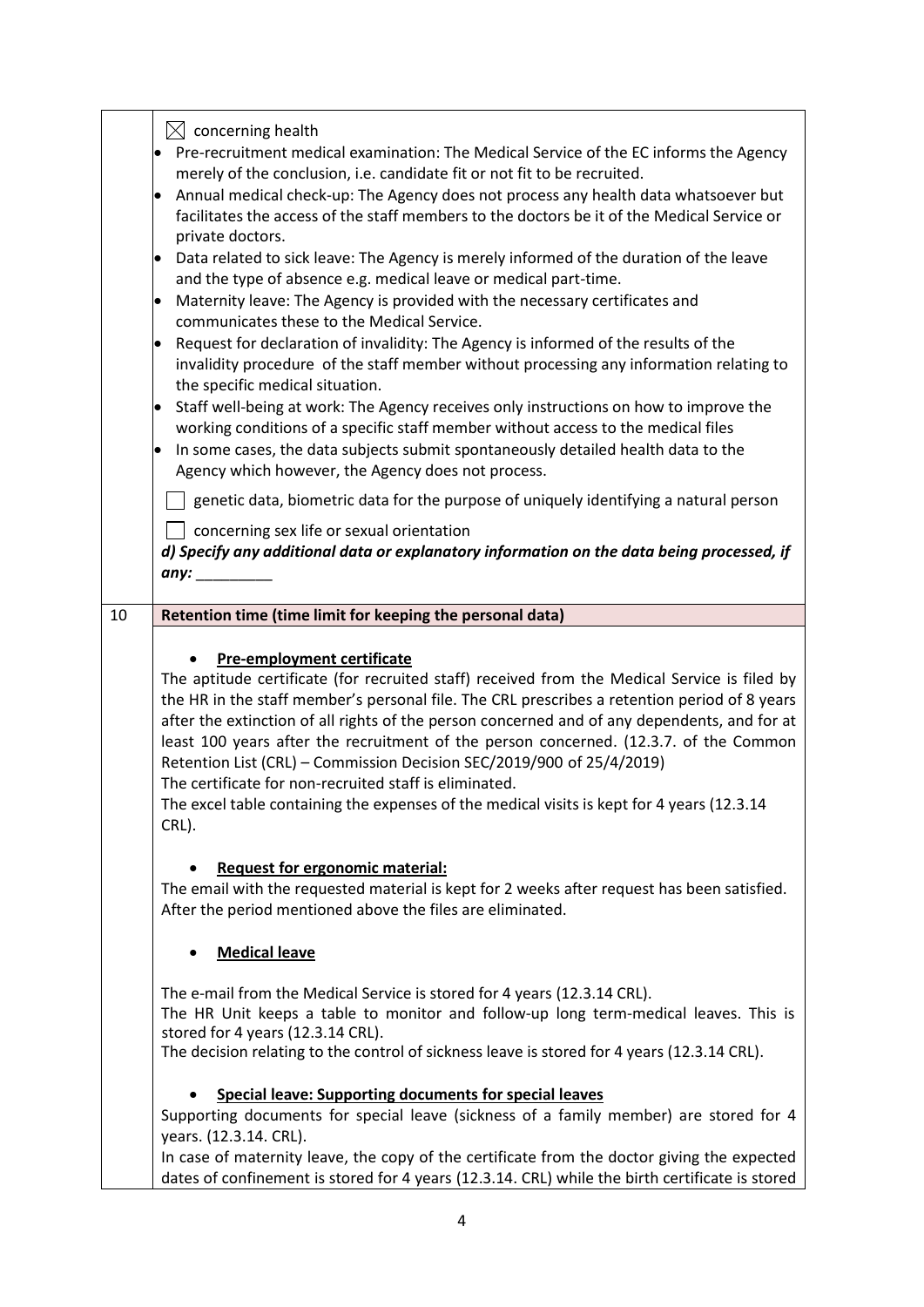in the personal file. The CRL prescribes a retention period of 8 years after the extinction of all rights of the person concerned and of any dependents, and for at least 100 years after the recruitment of the person concerned. (12.3.7. CRL).

The excel table for the monitoring and follow up is kept for 4 years (12.3.14. CRL).

### **Part-time working arrangements**

The note received from the Medical Service in relation to medical part-time is stored for 4 years (12.3.14 CRL).

## **Family leave**

The e-mail from the Medical Service with the opinion on the family leave is stored for 4 years (12.3.14 CRL).

# **Art 60 authorisation**

The decision related to an Article 60 authorization is stored for 4 years (with the medical opinions) (12.3.14 CRL).

# **Psychosocial support**

**.** 

The decision on the advance of salary is stored in the personal file of the staff member 8 years after the extinction of all rights of the person concerned and of any dependents, and for at least 100 years after the recruitment of the person concerned (12.3.7. CRL).

# **Medical Service Decision on the declaration of invalidity**

This decision on the invalidity is stored in the personal file of the staff member 8 years after the extinction of all rights of the person concerned and of any dependents, and for at least 100 years after the recruitment of the person concerned (12.3.7. CRL).

### **Support to manage double allowances for disabled child and supplementary aid for the disabled**

The decision relating to double allowance or supplementary aid is stored in the personal file of the staff member 8 years after the extinction of all rights of the person concerned and of any dependents, and for at least 100 years after the recruitment of the person concerned (12.3.7. CRL).

Whenever operations are partly carried out using the Sysper EC corporate tool, the retention period of data is governed by the European Commission.

Invoices sent by the Medical Service to the Agency for all the services provided within the framework of the SLA are kept for 5 years from the budget discharge according to art. 75 of the Financial Regulation. $<sup>1</sup>$ </sup>

### **Is any further processing for historical, statistical or scientific purposes envisaged?**   $\Box$  yes  $\boxtimes$  no

<sup>&</sup>lt;sup>1</sup> Regulation (EU, Euratom) 2018/1046 of the European Parliament and of the Council of 18 July 2018 on the financial rules applicable to the general budget of the Union, amending Regulations (EU) No 1296/2013, (EU) No 1301/2013, (EU) No 1303/2013, (EU) No 1304/2013, (EU) No 1309/2013, (EU) No 1316/2013, (EU) No 223/2014, (EU) No 283/2014, and Decision No 541/2014/EU and repealing Regulation (EU, Euratom) No 966/2012, OJ L 193, 30.7.2018, p. 1.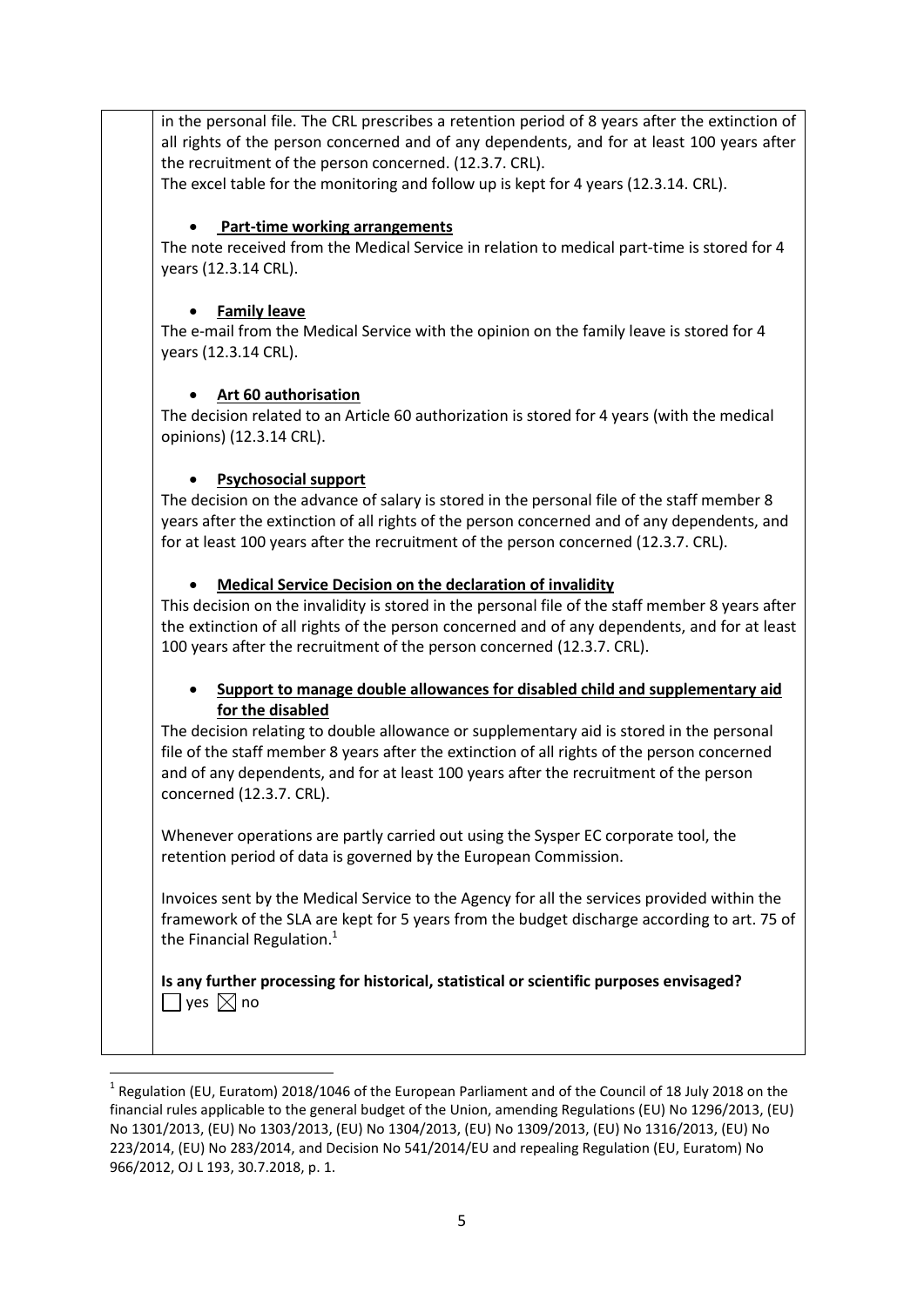| 11 | <b>Recipients of the data</b>                                                                                                                                                                                                                                                                                                                                                                                                                                                                                                                                                                                                                                            |
|----|--------------------------------------------------------------------------------------------------------------------------------------------------------------------------------------------------------------------------------------------------------------------------------------------------------------------------------------------------------------------------------------------------------------------------------------------------------------------------------------------------------------------------------------------------------------------------------------------------------------------------------------------------------------------------|
|    | Medical Service of the European Commission<br><b>HR Sector EACEA</b><br>٠<br>Financial Sector EACEA designated staff<br>٠<br>Director EACEA<br>PMO Pension/Invalidity department (in case of declaration of invalidity)<br>$\bullet$<br><b>Invalidity Committee</b><br>$\bullet$<br>Joint Sickness Insurance Scheme (JSIS) (in case of exclusion from certain benefit for<br>$\bullet$<br>a period of 5 years from recruitment)                                                                                                                                                                                                                                          |
| 12 | Are there any transfers of personal data to third countries or international organisations?<br>If so, to which ones and with which safeguards?                                                                                                                                                                                                                                                                                                                                                                                                                                                                                                                           |
|    | N/A                                                                                                                                                                                                                                                                                                                                                                                                                                                                                                                                                                                                                                                                      |
| 13 | General description of the technical and organisational security measures<br>The list sent by the Medical Service mentions only the name of the staff member, the<br>length of the absence and the type of leave (sick leave, part time medical leave, etc) and is<br>saved on a file system drive. Only designated EACEA HR staff has access to these<br>documents.<br>In addition a paper copy is made and saved in a paper file. The paper file is kept under lock<br>and key with access restricted to designated HR Staff.                                                                                                                                          |
|    | 1. Organisational measures:                                                                                                                                                                                                                                                                                                                                                                                                                                                                                                                                                                                                                                              |
|    | Organisational measures include appropriate access rights and access control. The pre-<br>employment visit certificates are kept in the staff member's confidential file under lock and<br>key and are only accessible to HR personnel or the concerned staff member upon request.<br>Only designated EACEA HR Staff has access to the mailbox where the Medical Service<br>forwards information regarding medical leave. This is then printed and kept in a<br>confidential file and kept under lock. Medical leaves are, furthermore, encoded in Sysper.<br>Files regarding other aspects of staff well-being are stored on the HR Intranet with<br>restricted access. |
|    | Since Agency's staff members responsible for the processing of these data related to health<br>are not health professionals, they sign a declaration of confidentiality that they are subject<br>to an obligation of professional secrecy equivalent to that of a health professional in<br>compliance with Article 10 (3) of Regulation (EC) N° 2018/1725.                                                                                                                                                                                                                                                                                                              |
|    | <b>Technical measures:</b><br>2.                                                                                                                                                                                                                                                                                                                                                                                                                                                                                                                                                                                                                                         |
|    | Technical measures include the use of secure equipment (e.g. cupboards in a locked room)<br>and IT-tools (including secure connections, firewalls, etc.) The Agency's IT systems abide by<br>the Commission's security guidelines. The Agency must comply with Commission Decision<br>(EU, Euratom) 2017/46 of 10 January 2017 on the security of communication and<br>information systems in the European Commission. In this context a specific 'Information<br>Security Technology Plan' is reviewed annually with a view to describe the implementation<br>of the above rules and guidelines in EACEA. The procedures set out in the document must                   |